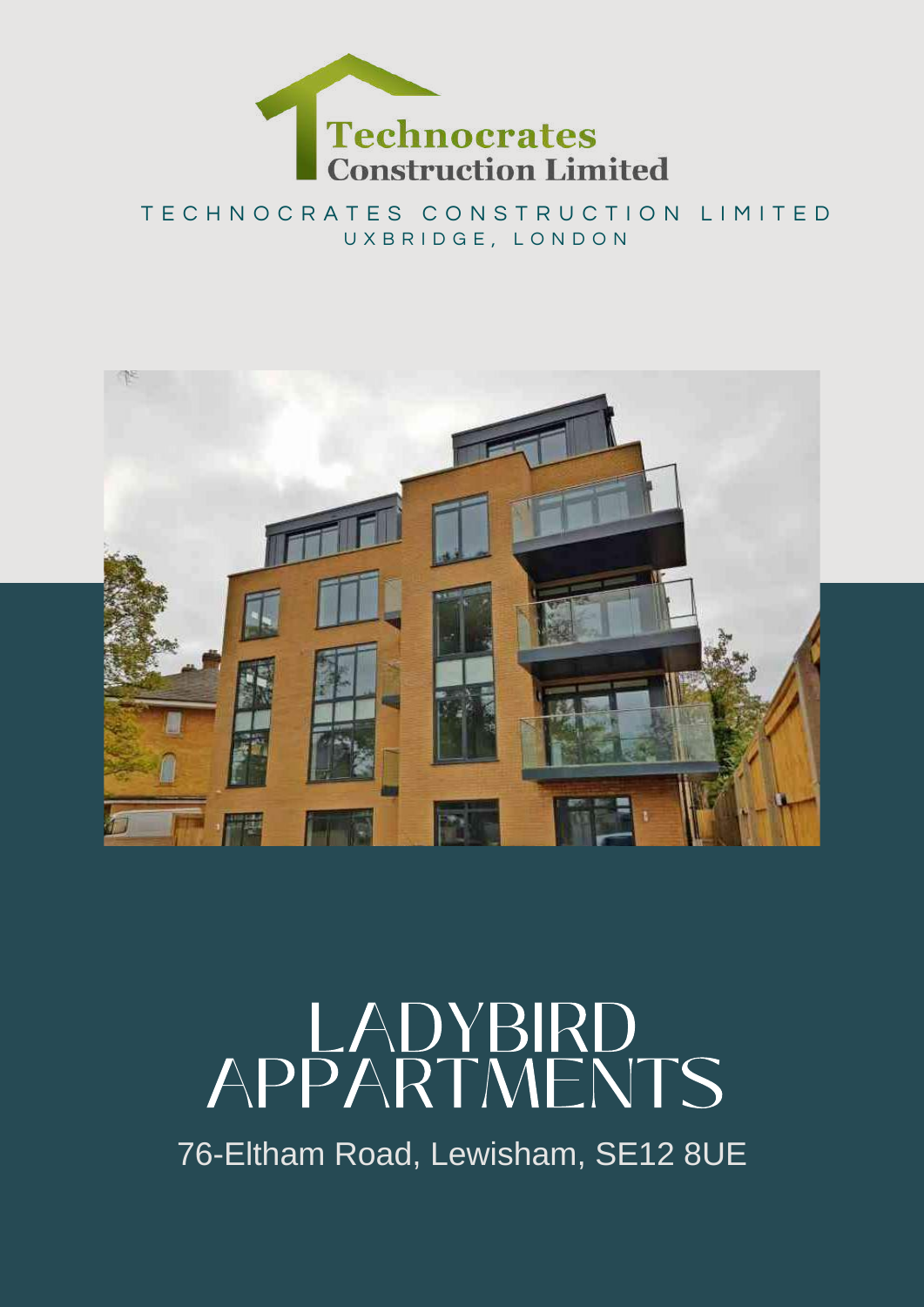| O <sub>1</sub> | <b>Project Facts</b> |
|----------------|----------------------|
|----------------|----------------------|

- Project Brief 02
- Project Team 03
- Project Pictures 04

### $\bigcap$ O  $\mathbb Z$  $\overline{\phantom{0}}$ **TT**  $\mathbb Z$  $\overline{\phantom{0}}$  $\mathcal{S}$  $\overline{\phantom{a}}$ a ble o  $\overline{\phantom{a}}$

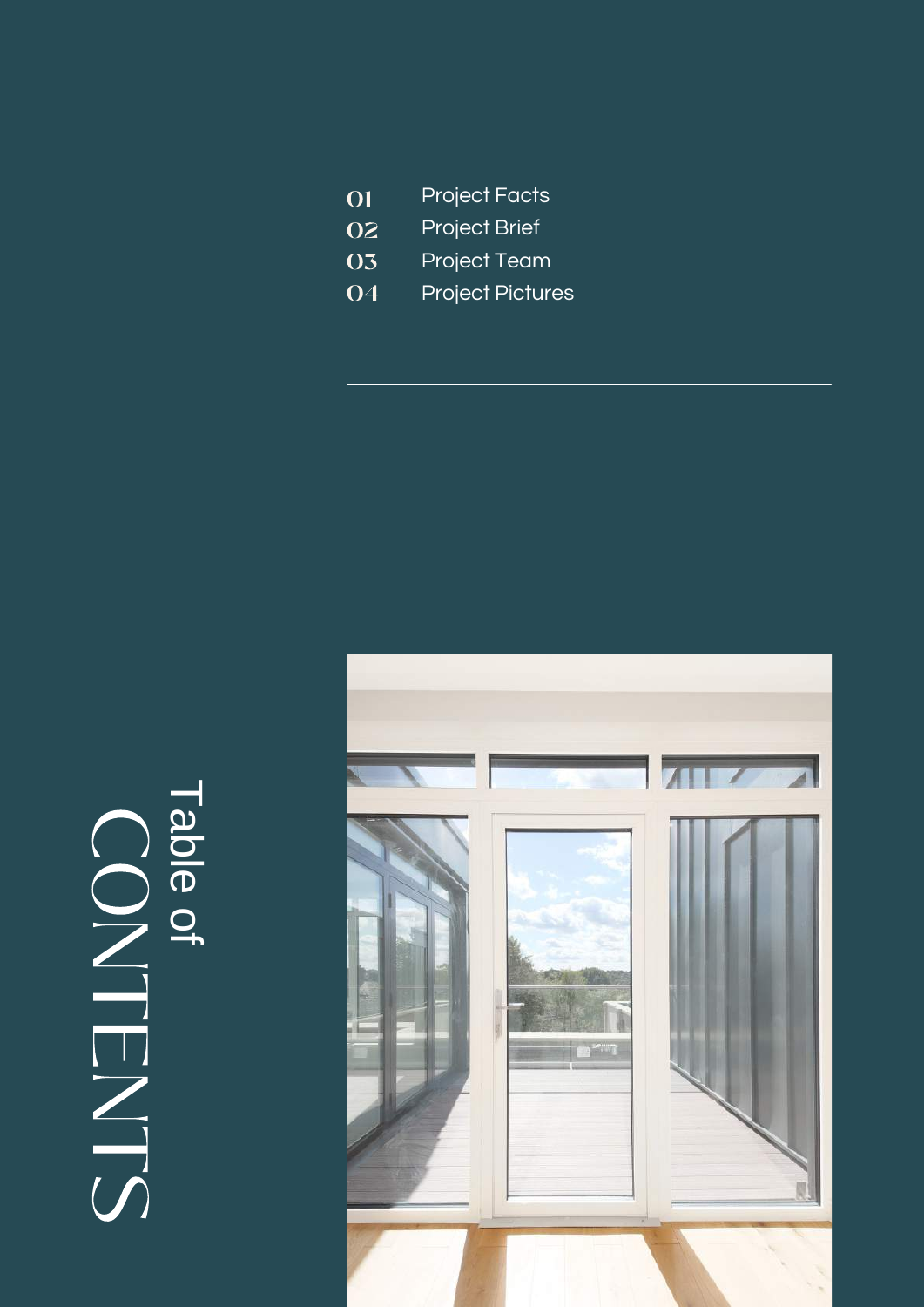$\overline{\mathbf{C}}$  $\overline{\mathcal{L}}$ O  $\overline{\phantom{0}}$ **TT**  $\bigcap$  $\rightarrow$ **Friday** A  $\bigcap$  $\rightarrow$  $\overline{\mathcal{L}}$ 

**Job No:** TCL-1271

**Project Name:** Ladybird Apartments

**Client:** C S Property & Consultancy Ltd.

**Location:** Lewisham, SE12, London

**Project Type:** New Build-05 storey building

**No. of Units:** 14 Residential Units

**Contract Value:** £ 2.1 Million

**Contract Type:** JCT Intermediate Contract

**Duration:** 18 Months

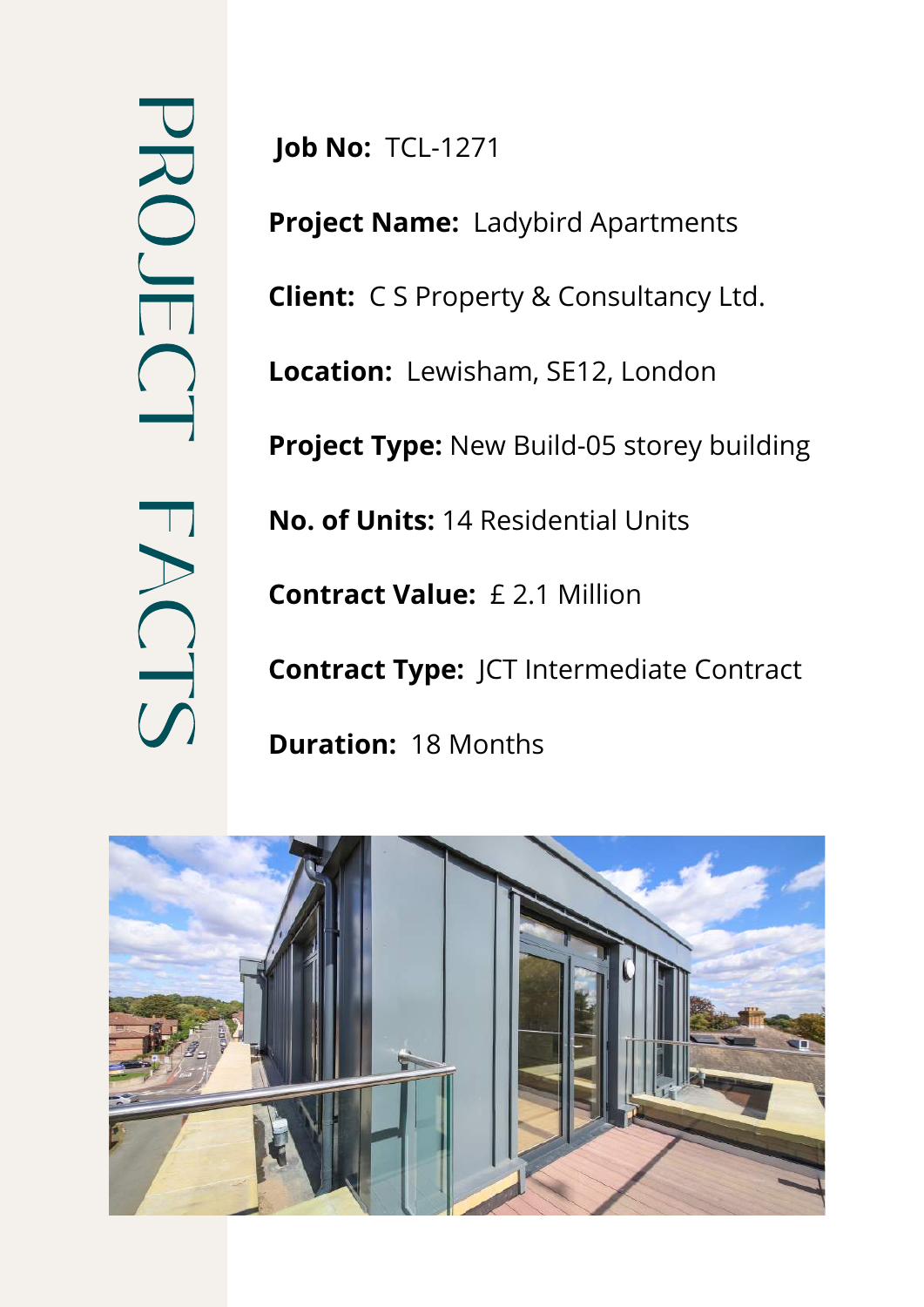

## PRO **IFCT** PRUJI<br>BRIFF



This new build is a 05 storey block comprises of 14 residential apartments along with cycle storage and external landscaping.

The excavation was carried and muck was removed using a licenced waste removal company. 35 number concrete piles of 500 mm dia were drilled. R.C ground beam 800 mm, supported on 500mm diameter piles were cast at the site. All the concrete used in the foundations was grade FND2 designated mix to BS 5328.

A composite structural frame was build up using structural steel and reinforced concrete columns. Suspended Precast hollow rib concrete planks of 200 mm were used as separating floors. Traditional brick and block cavity walls were built up as per robust details. The aluminium cladding was used on an external face of top storey.

Suspended concrete planks to roof slab 150mm thick were used and water tightens using single-layer polymeric sheet roof coverings. 100mm Loam/ Soil for green plants were also installed and a clean graded gravel border laid on top as per specifications. Solar panels were also fixed structurally with the roof as per design by the sub-contractor. AOV was also installed to meet building control regulations.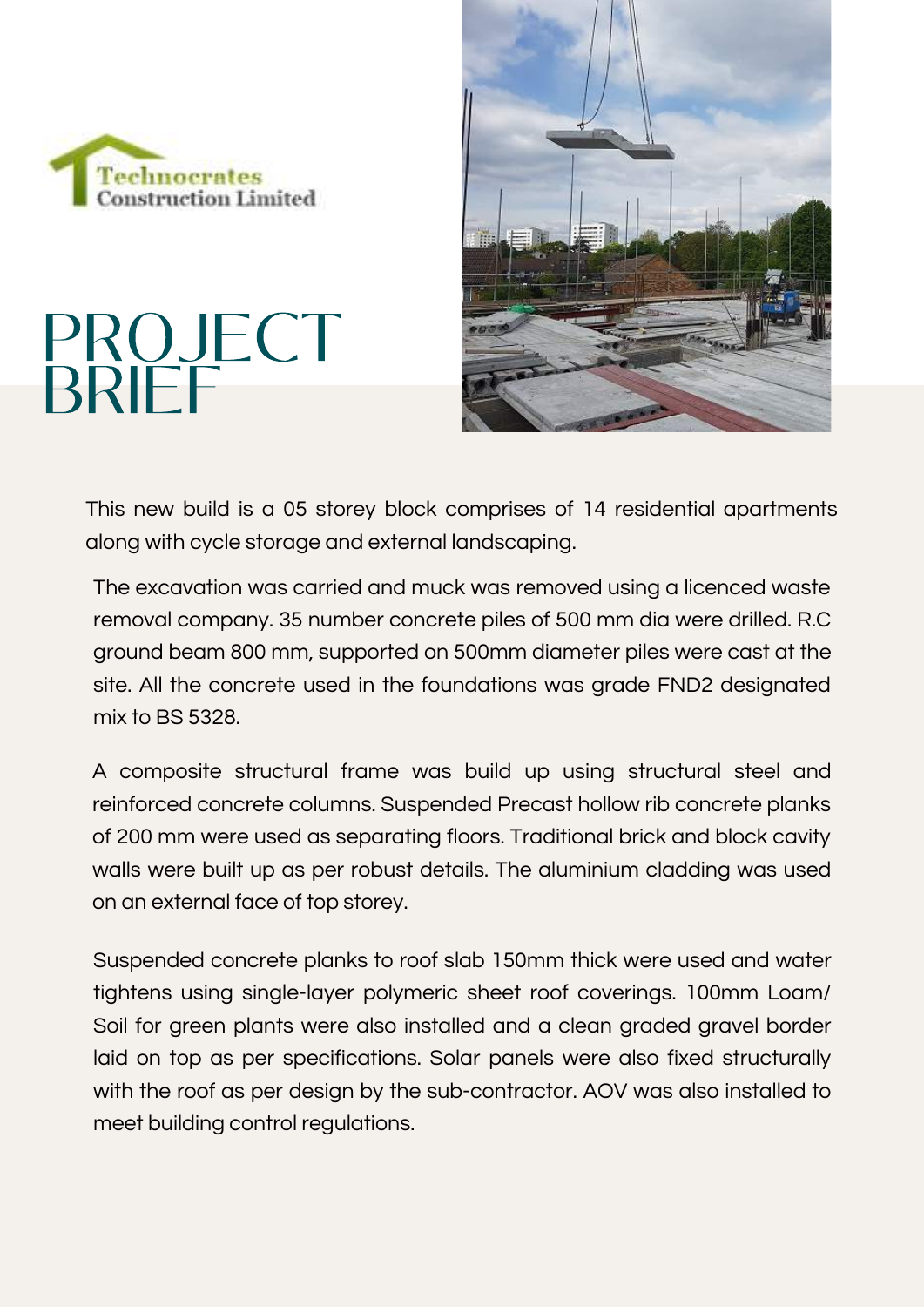Client: C S Property & Consultancy Ltd.

Principal Contractor: Technocrates Construction Limited (TCL)

Project Manager: Mr Raheel Ashfaq (TCL)

#### Quantity Surveyor:

Roy Welling Associates

#### Architect & Principal Designer Russell + May Associates

#### Structural Engineer:

Train and Kemp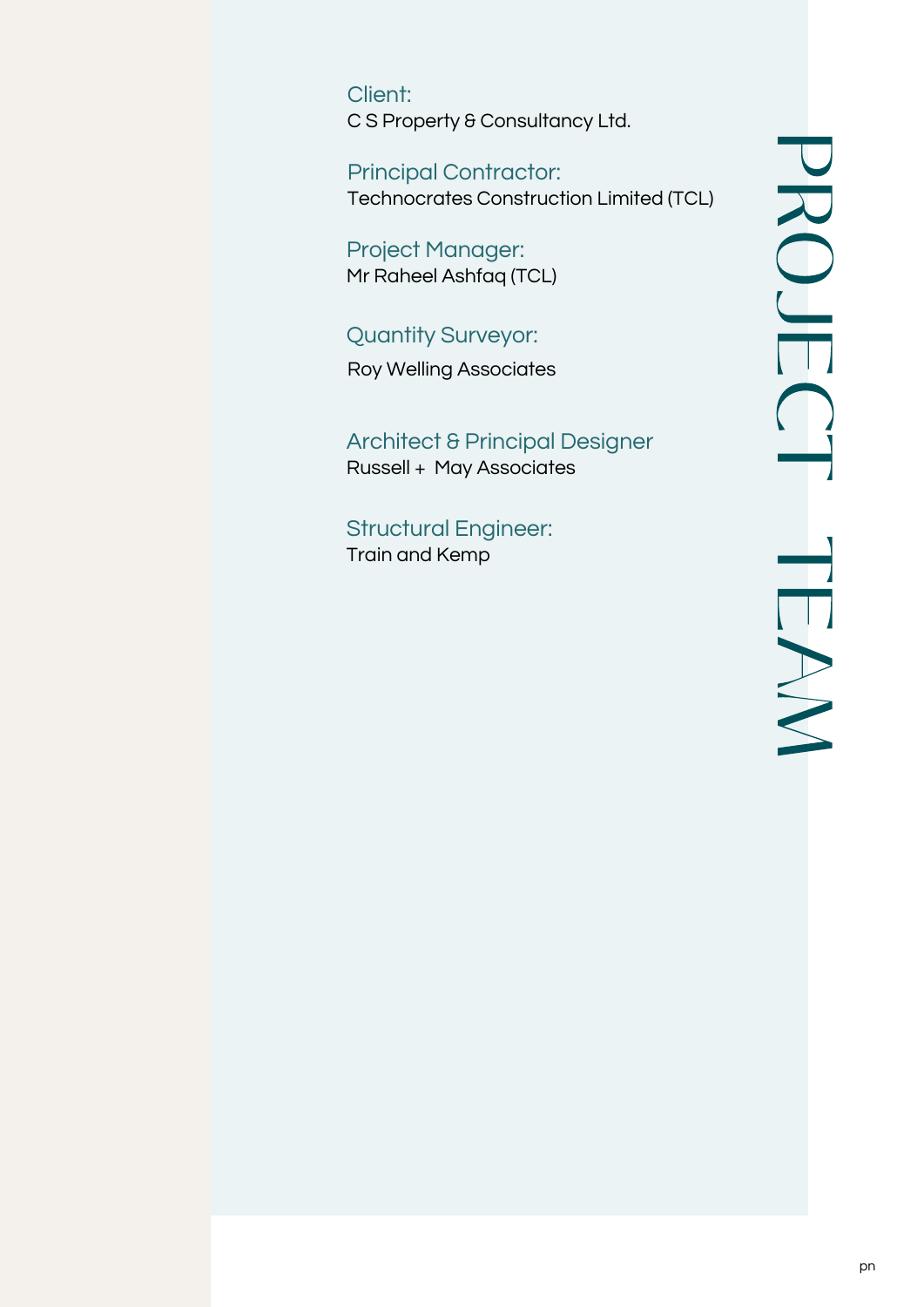# PROJECTPRUJLUI<br>PICTI IRES





Pilling Mat **Pilling Matrician Capping & Ground Beams** 





Beam & Block Floor **External Cavity Wall-Brick Work**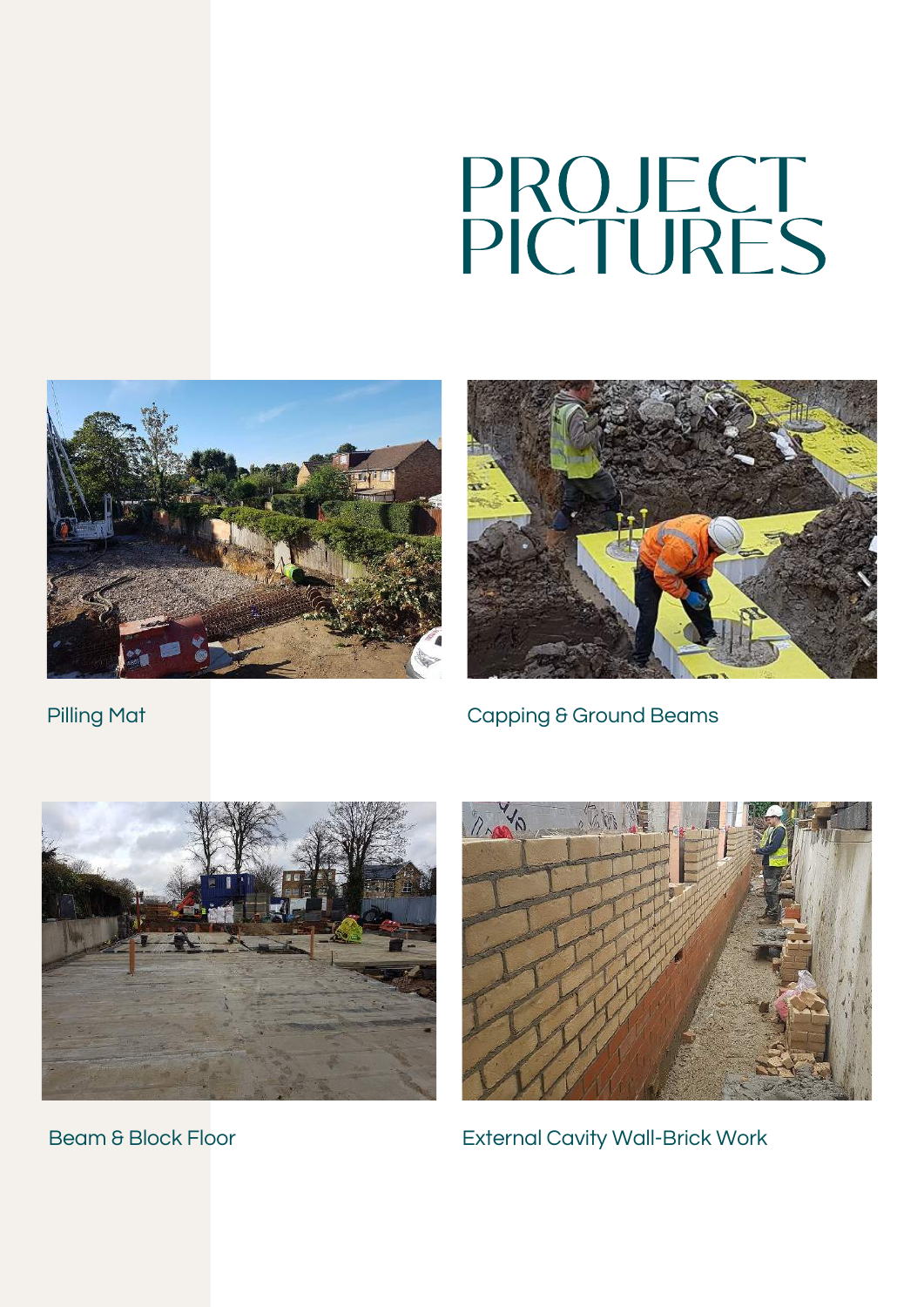



RCC Columns Masonry Work





Structural Steel Framework Sub floor-Precast concrete planks



Sub floor- Precast concrete planks



Sub floor- UFH & Screeding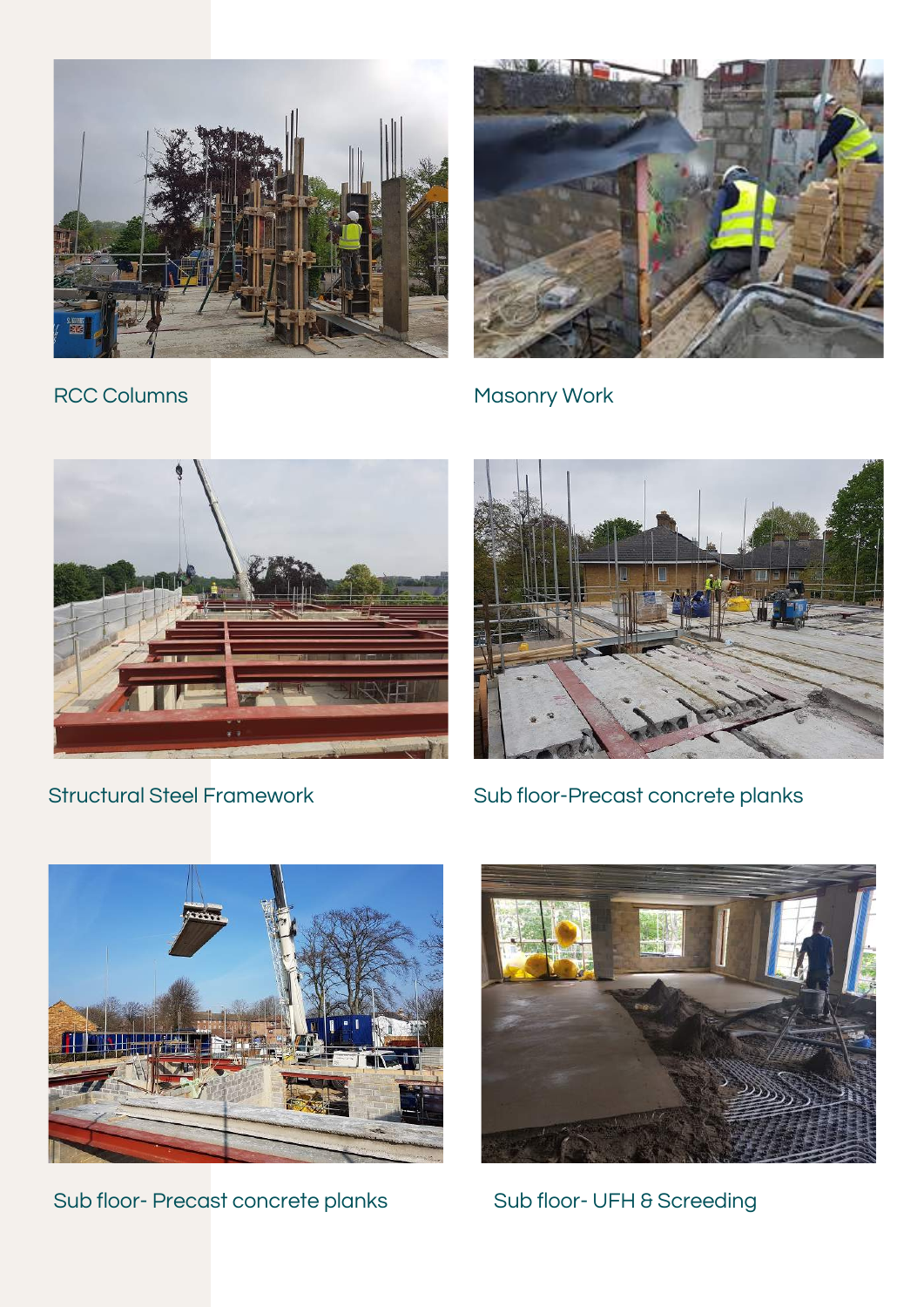

Precast RCC Stairs **Roof Structure** 





Roof Waterproofing **Partitioning Work** 







Kitchen Installation **Aluminium Cladding**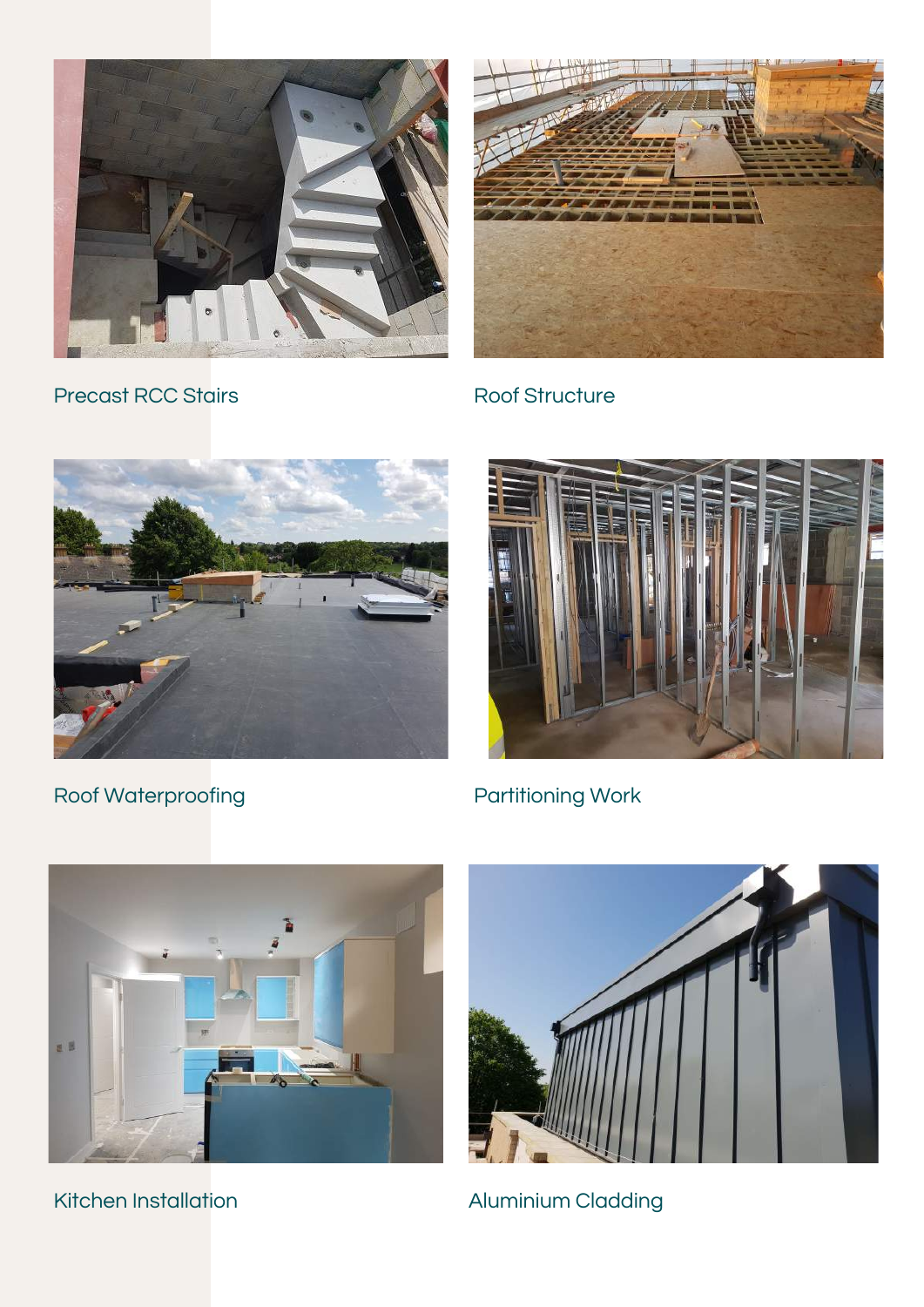



Finished Kitchen Finished Bathroom





Finished Bedroom Finished Living Room





Terrace Rare Garden View